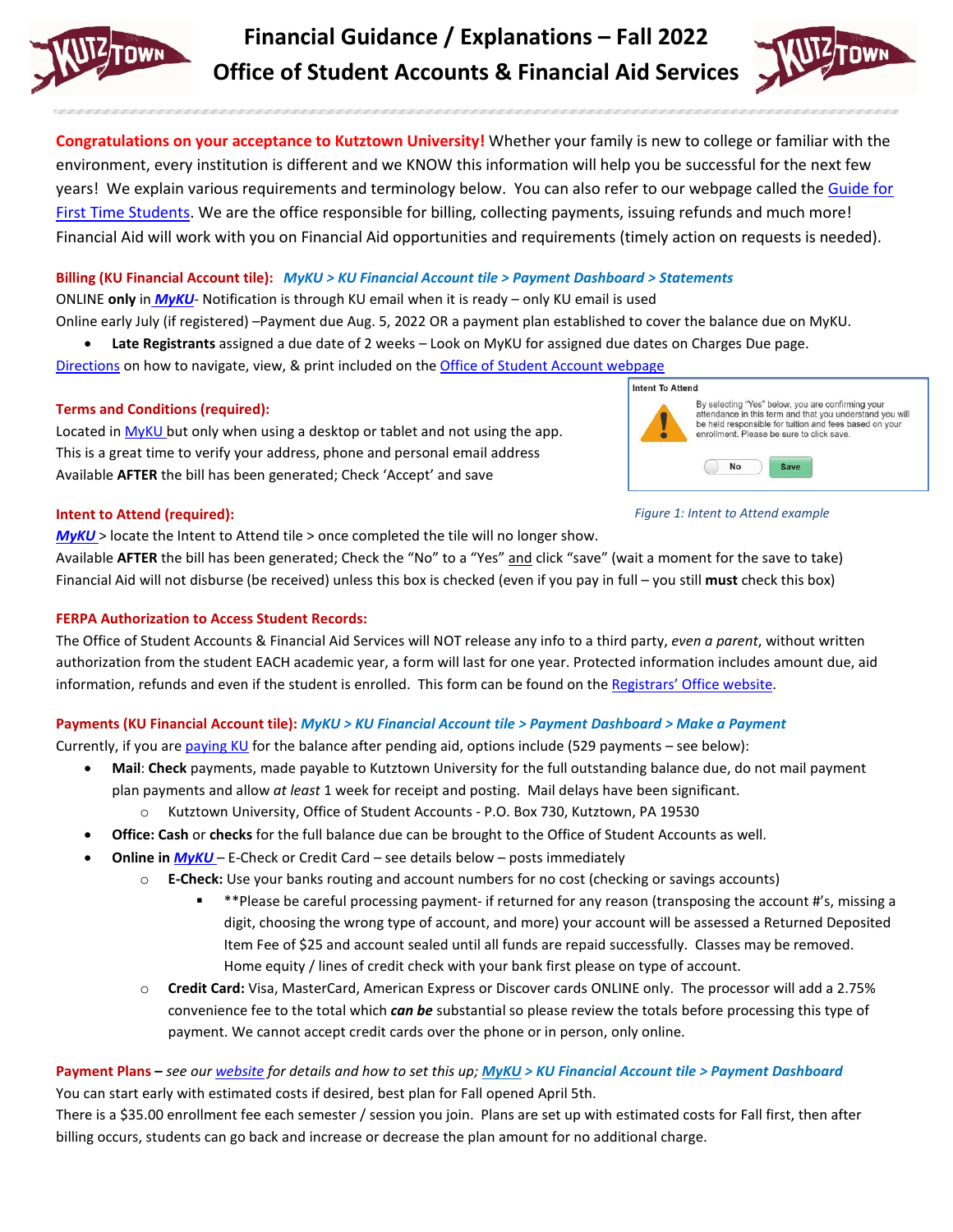#### **529/TAP Plans (College Savings Plans):**

These typically require a copy of the bill with your request for funds. Log into your provider, make your request, upload the bill and request the funds are sent to KU. Students will be notified by KU Email when bills are ready online. Since students and families can't control how fast providers will cut checks and mail them to us (yes, they are paper checks), we highly encourage students [email](mailto:studentaccounts@kutztown.edu?subject=529%20proof%20for%20Fall%202022) or fax us a **copy** of the 529 **transaction confirmation page** showing the amount requested and the beneficiary of the funds (student). This will allow us to code the students account for those the funds with either a Classes Safe positive indicator or a Pending Funds note; depending on if the amount covers the bill due. This can help to try to avoid any classes from getting dropped for nonpayment or late fees from being assessed. We need this confirmation page by the due date!

#### **Scholarships (non-KU awards)**:

If the student is awarded an outside scholarship (not KU awarded) and it is being sent to KU, please be sure that that he/she shares the award paperwork, or check, with th[e Office of Student Accounts](mailto:studentaccounts@kutztown.edu?subject=Scholarships%20from%20Freshman%20Guide%20page%20handout%20Fall%202022) as quickly as possible (checks may be mailed to our office). Do so **each** semester. We do not carryover items from semester to semester. If we have this paperwork we can add a **courtesy credit** to the account so your conditional balance due is less! We can't consider any aid that isn't showing on the account.

#### **Refunds from overpayment:**

[Refunds](https://www.kutztown.edu/about-ku/administrative-offices/student-accounts/refunds.html) will be issued no sooner than after the add/drop period has closed and after final eligibility has been run; generally around the end of the 3rd week of the semester. In addition, a refund **cannot be issued until an actual overpayment has occurred** on the student account. Parent PLUS refunds (overpayments that occur from a parent plus loan) are refunded to the parents via paper check to the loan address unless the parent specified differently on the loan application, or on the FAFSA, that they wanted any overpayments to go to the student. Remember, students have direct deposit as a refund choice, parents do not.

#### **Refunds with our partner BankMobile Disbursements:**

All refunds are issued to students through the **refund program** run by our partner BankMobile Disbursements. Please visit [www.bankmobiledisbursements.com/refundchoices,](http://www.bankmobiledisbursements.com/refundchoices) to learn more about the program and choices. Students will be mailed a personal code to their home in July. It will arrive at home in a BRIGHT green envelope. Please **DO NOT THROW** this mailing away. Students should make a choice even if they don't currently expect a refund as many things can change over the course of their enrollment. Once you have a preference set up – the site to use to make changes to that preference OR to update address information is [www.bankmobilevibe.com.](http://www.bankmobilevibe.com/)

#### **FAFSA (the 2022/2023 covers Fall 22, Winter 23, Spring 23 and Summer 23 and uses 2020 taxes):**

This application should be filed as early as possible each year. The FAFSA opens Oct  $1<sup>st</sup>$  each year. PA residents must process the FAFSA completely before April 26th each year for any PHEAA grant consideration[; https://studentaid.gov!](https://studentaid.gov/)

#### *Aid Federal Tasks / Verification***:** *MyKU > KU Tasks tile > Blue line (To Do's) > Federal Tasks*

Students are randomly selected to have their FAFSA information verified. Being selected fo[r verification](https://www.kutztown.edu/about-ku/administrative-offices/financial-aid/verification.html) doesn't mean you did anything wrong. We are required to verify for accuracy. To do so, common items needed for this process include a Verification Form completed by the student (and parent if they are a dependent), Tax Transcripts and W-2's of the student and parents. Other items may be requested as well so *please* pay attention to this request. You may be able to go back into your FAFSA and link it to the IRS if you didn't do so already. We encourage this!

- Reply with *URGENCY* aid amounts cannot be calculated until the aid is verified, if selected. Only Pending Aid is considered as a courtesy credit against the charges due – if aid is not showing as Pending Aid, you will need to pay your bill
	- $\circ$  Verification can take 2-3 weeks after you hand in the required documents do not delay.
- PA State Grant may require verification documents as well –directly between the student and PA State Grant not KU.
	- $\circ$  Review after submission can take 6-8 weeks do not delay. We cannot consider any grants under review as payment.

#### **Loan Requirements:**

- **FINAL HIGH SCHOOL TRANSCRIPT** Federal law requires we have this before we can show federal aid or accept it. Request right after you finish school – send to the Admissions department. Must show graduation full date. If you have an associate's degree this is not needed, the transcript from the associate's degree is needed.
- Stafford Loans require students to complete Entrance Counseling AND a MPN (Master Promissory Note). See below.
- Parent PLUS Loans also require a parent MPN under Parent Borrowers if they were approved.